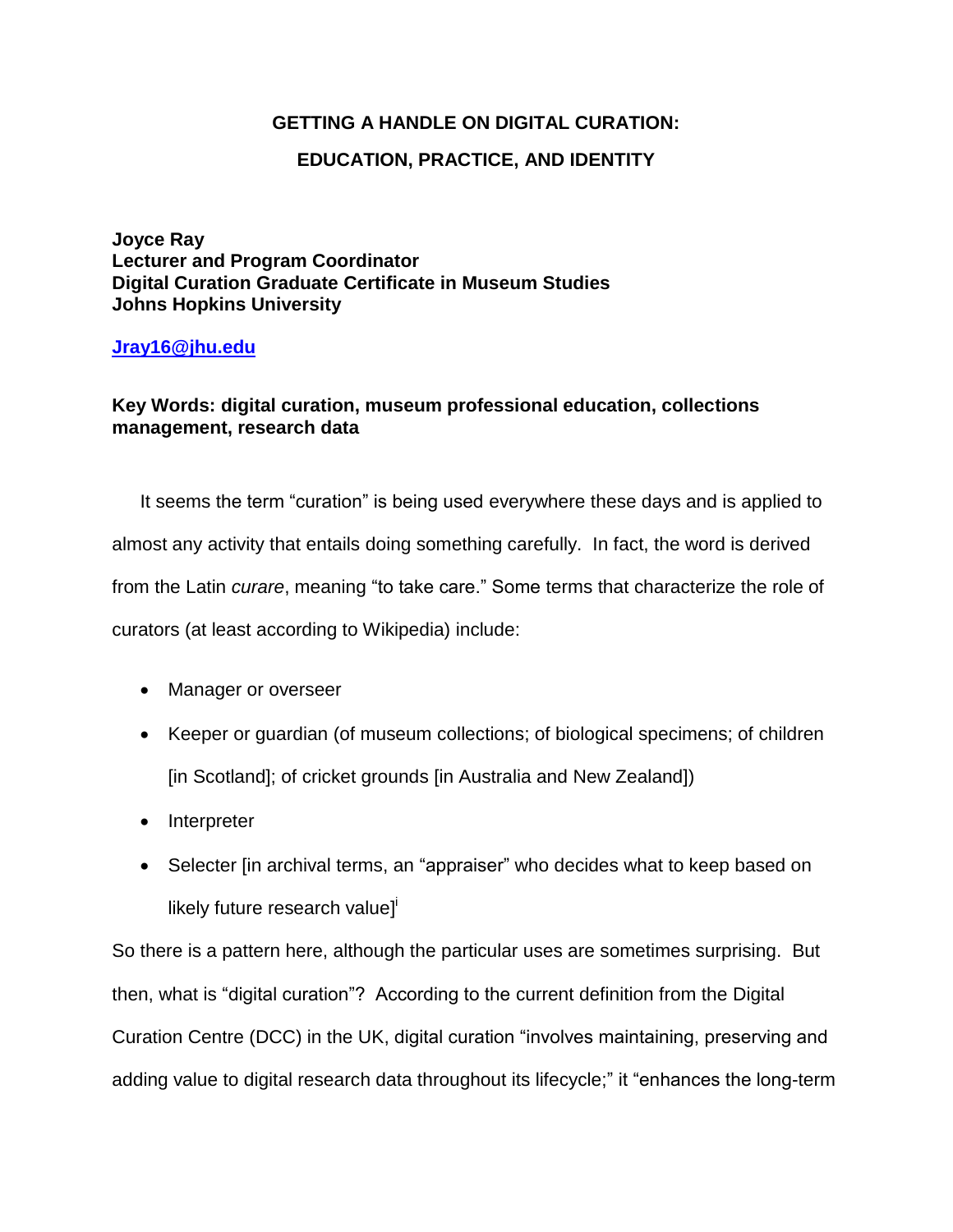value of existing data by making it available for further high quality research."ii In other words, it means *taking care* of digital assets judged to have value for research. (I note that the DCC has added the term "research" to its original definition, and I will come back to that later.)

The key concept is that digital curation deals with the entire *life cycle* of a digital asset, from conceptualization--even before creation—to management, preservation, use (including presentation), and some future but currently unknown use. It presumes that someone is going to want to use this data again, at some point in the future when the people with present knowledge of it are no longer available. In other words: the digital life cycle is potentially much longer than the human life cycle.

Preservation planning needs to happen at the beginning of the life cycle so that *careful* decisions can be made about potential future use. Preservation is meaningless without the potential for future use, and the term digital curation somehow conveys the sense that digital assets must be managed actively over their entire life cycle in a way that "digital preservation" or even "digital stewardship" does not. I want to also mention here that one sometimes hears the term "data curation" instead of "digital curation." Technically, there's a difference, since not all data is digital, and not everything that's digital necessarily qualifies as data. I generally use "digital curation" because I think people understand it as a broader term that includes *their* stuff. However, I also believe that most if not all digital museum assets with long-term value are "data," in the sense that they are evidence useful for research. So I often use the terms interchangeably. Don't let anyone tell you that museums don't have data!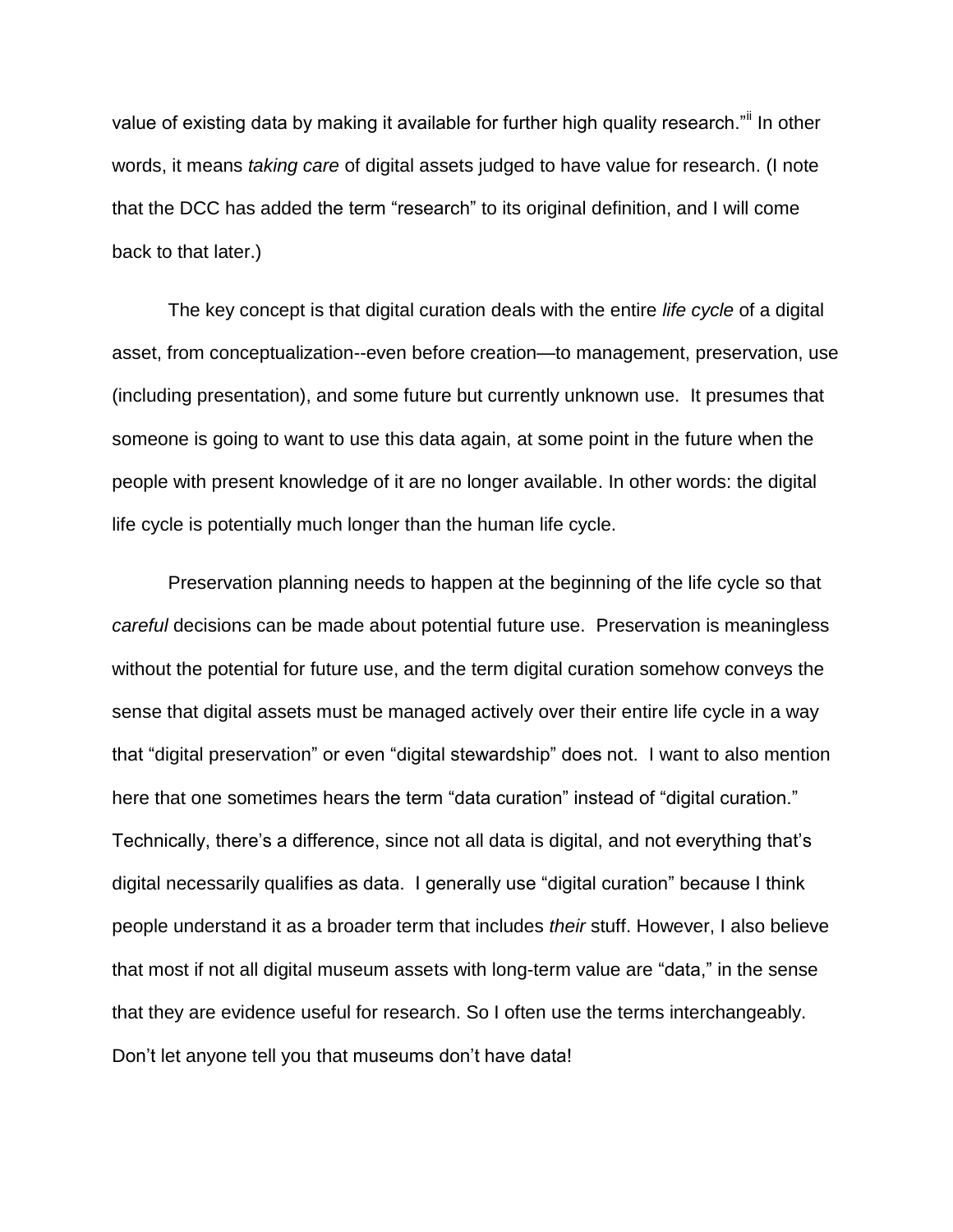There are many people working in museums, libraries and archives today who are already directly involved in digital curation—maybe without even knowing it. Museums are creating and acquiring vast quantities of digital assets with long-term value. In the early days of digitization, we wanted to make sure that no one thought digitization equaled preservation , so we emphasized that digitization was only a means of providing access to images of physical objects, for temporary use on websites for promotional purposes or for online exhibits, for example. But now many museums are making very large investments in digitization to create the robust web sites that the public has come to expect. They are also acquiring born-digital works of art, creating research data (which I would strongly argue includes collection documentation), and converting fragile formats such as sound recordings on unstable media to digital form as part of a preservation strategy. We need ways to manage all of these digital assets, carefully consider their potential future use, and preserve them for as long as they are needed. Even if all these assets could be easily re-created—which they usually can't the cost of re-digitization is likely to be high and would compete with other high priority activities that consume time and money. Moreover, the underlying object or data may no longer exist, or perhaps never existed in anything but digital form.

So there's a big challenge here, and it's compounded by the fact that most of the cultural heritage professionals working in the digital space today acquired their knowledge on the job. There were no formal programs to educate them, very few mentors, and no curriculum because there was no established body of knowledge or consensus on what should be taught. The practitioners were the pioneers who not only learned on the job but invented their own jobs.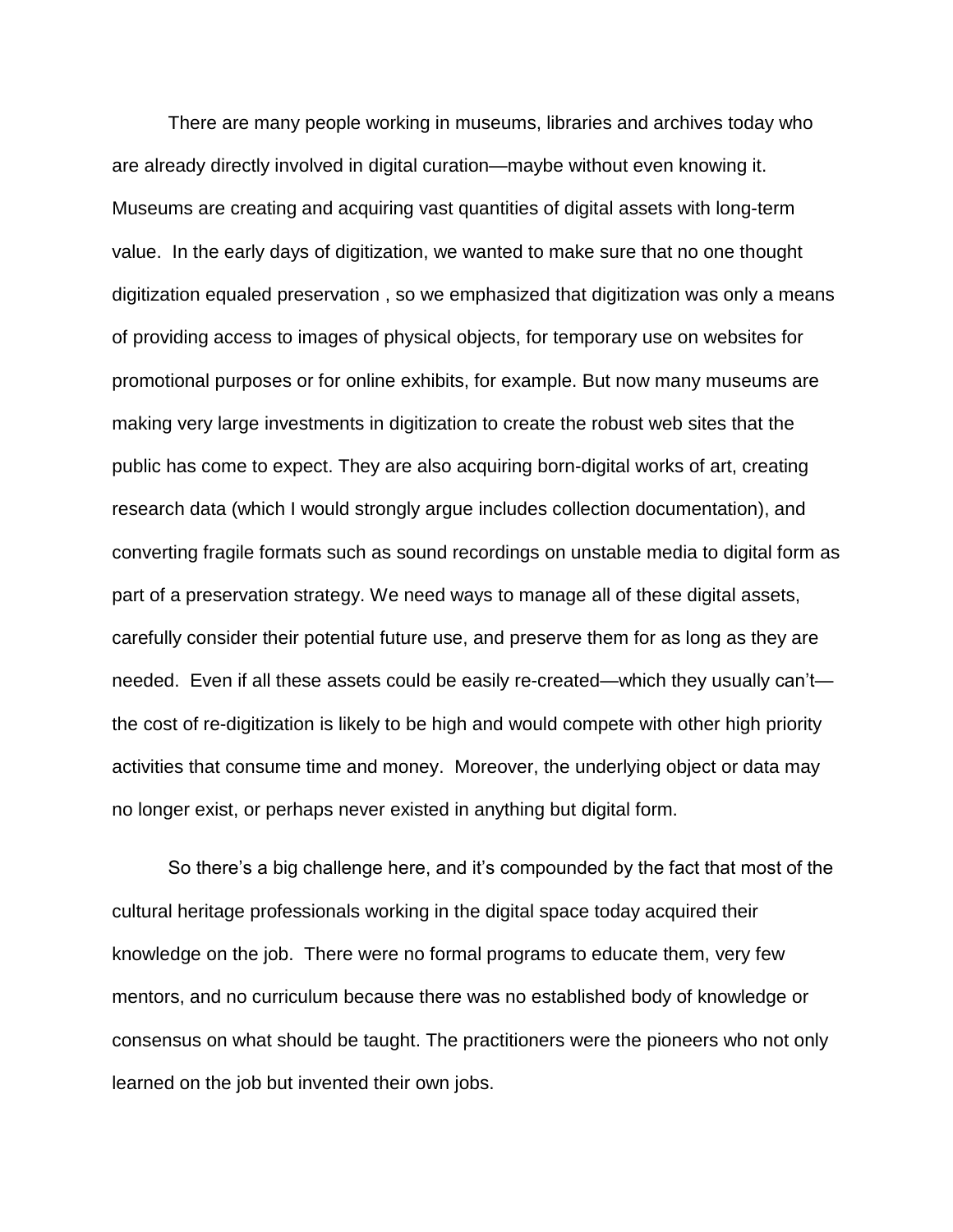In the past few years, this situation has changed rather dramatically with regard to library professional education and archival education, at least in the US. Most graduate schools of library and information science (LIS) have introduced tracks for digital libraries or digital archives, and many have also created post-master's programs, generally post-masters' certificates of advanced study, in digital curation. (Note that archival science in the US is typically incorporated into library and information science rather than being a separate master's degree.) New professionals coming out of LIS programs can take courses related to digital curation as part of the master's degree. Practicing librarians and archivists who have been out of school for a few years and now want some formal education in digital curation can go back and get a post-masters' certificate of advanced study online from one of a number of LIS schools..

LIS schools typically offer courses in digital libraries; digital preservation or archiving; and often a course called foundations of digital curation, which addresses many of the decisions that need to be made early in the digital life cycle, such as choices of formats and metadata schemas, to help ensure the longevity of digital assets. From there, students can branch into a disciplinary focus—usually scientific data or digital humanities—or take a more archival path that emphasizes the life-cycle process. The approach really depends on the particular graduate program and reflects the backgrounds of the faculty.

The accepted credential for librarians in most academic libraries and the majority of medium–to-large public libraries in the US is a master's degree (MLS) from one of the 50 US graduate schools of library and information science currently accredited by the American Library Association, plus another eight in Canada.<sup>iii</sup> While PhD's are helpful,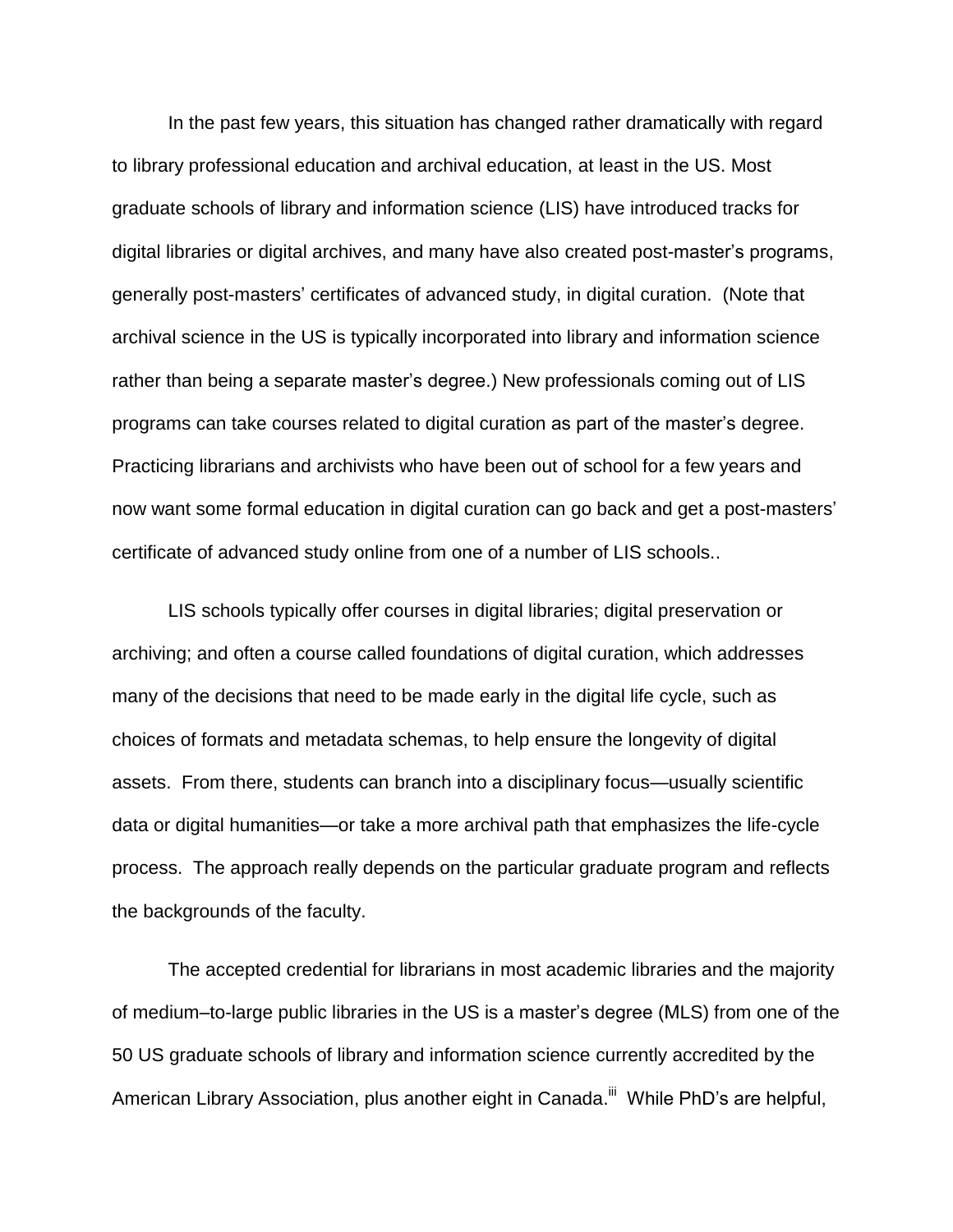they are not required for career advancement, so a post-master's certificate in digital curation fills a gap in terms of additional knowledge and credentials that many practicing librarians and archivists feel they need. In the US, universities are rushing to create online programs in the conviction that it is the future of higher education, and LIS schools have been eager to develop online master's and post-master's certificate programs (though mostly not MOOCs, or Massive Open Online Courses) .<sup>iv</sup> In the UK also, there are now a number of distance education programs focusing on digital curation and related topics, and at least two in Continental Europe, both in Sweden. $<sup>v</sup>$ </sup>

But, as you know, the picture for museums is more complicated. There is no single common career path. Disciplinary expertise, especially the PhD, is important for curatorial positions. Collections managers may start with a master's in museum studies and then specialize by type of museum on the job. Or it may work the other way around: an individual may start by working in a museum, maybe with a bachelor's or master's degree in a relevant discipline, and then realize that they want a more conceptual basis for understanding museum practice. Digital expertise has been acquired almost exclusively on the job, although many senior museum professionals have told us they would prefer to hire museum professionals with these skills but instead hire librarians and archivists because they can't find people with both the relevant digital expertise *and* museum experience .

For all of these reasons, the MA in Museum Studies program at Johns Hopkins University (JHU) launched a Digital Curation Certificate program earlier this year.<sup>vi</sup> We believe it's time to transition from on-the-job training in museum digital curation to formal preparation, so that new and current museum professionals can acquire higher-level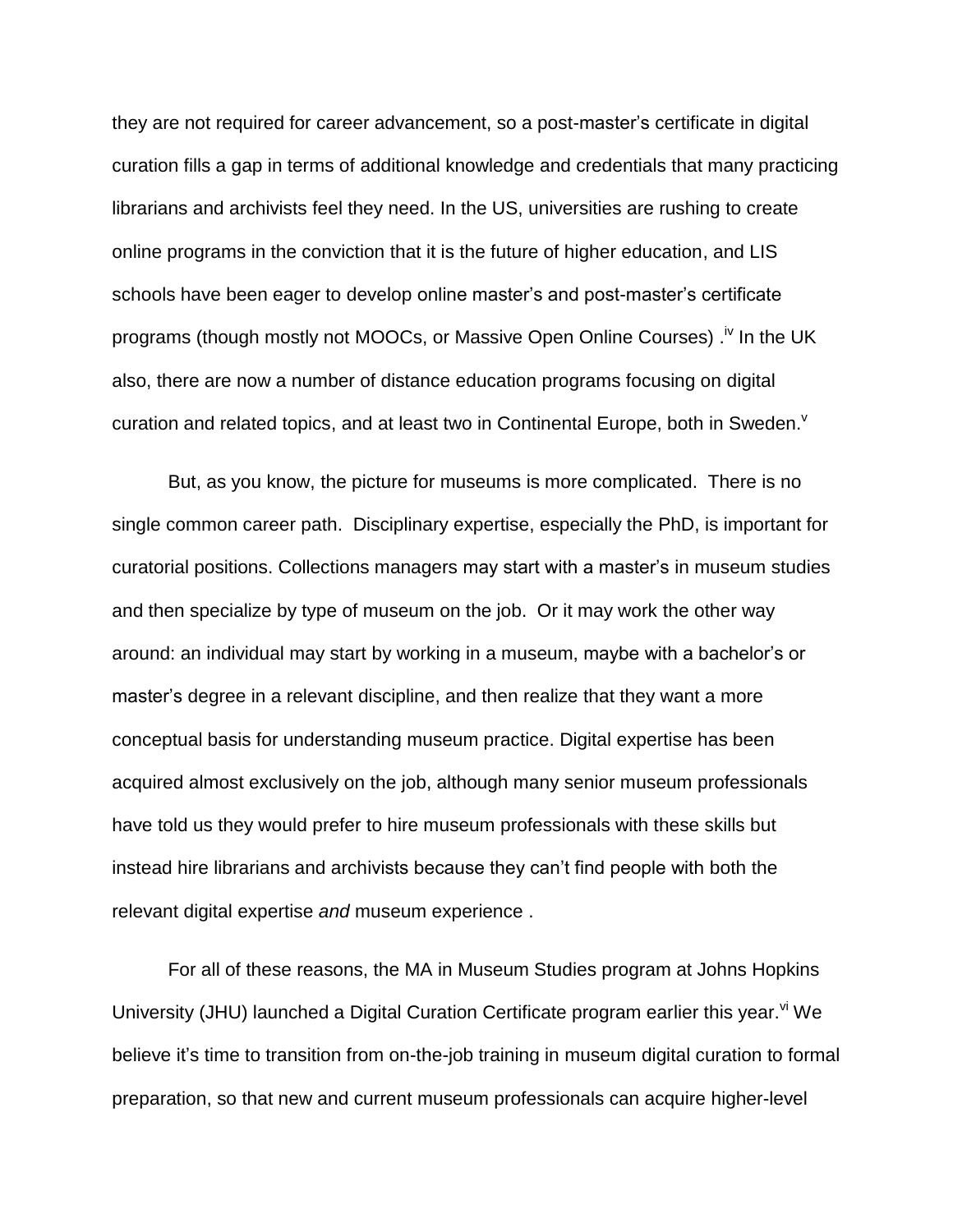conceptual expertise in the management of digital assets and digital collections. And there is now a body of knowledge about digital (or data) curation, coming originally from the sciences but which now has been adopted and formalized by educators in schools of library and information science—and we believe this curriculum is also applicable for museum professional education.

The JHU MA in Museum Studies program provides a good foundation for the post-graduate digital curation certificate because of its strong technology focus and because it's also mostly online. Vii Since its creation in 2008, the museum studies program has produced over 300 graduates from all over the US and a number of other countries. It requires nine online courses and one on-ground two-week seminar. The seminar is offered each year in Washington, DC, most years in London, and has been conducted in Barcelona and Berlin as well as other venues in the United States including New York, Chicago, and San Diego. All of these have been fully subscribed and highly successful. While many students already have jobs in museums when they start the master's program, a recent survey of graduates revealed that 84% believe the program has helped them advance in their careers and has created important networking opportunities through connections with faculty—many of whom are leading practitioners in the field—and contacts with fellow students through class interaction, meet-ups at professional conferences, and the on-site seminars. Classes are small, generally limited to 15-17 students, to promote class participation and lively discourse in asynchronous online discussion forums.

I began teaching in the museum studies program in 2011, starting with an elective course in digital preservation, and later adding a course on foundations of digital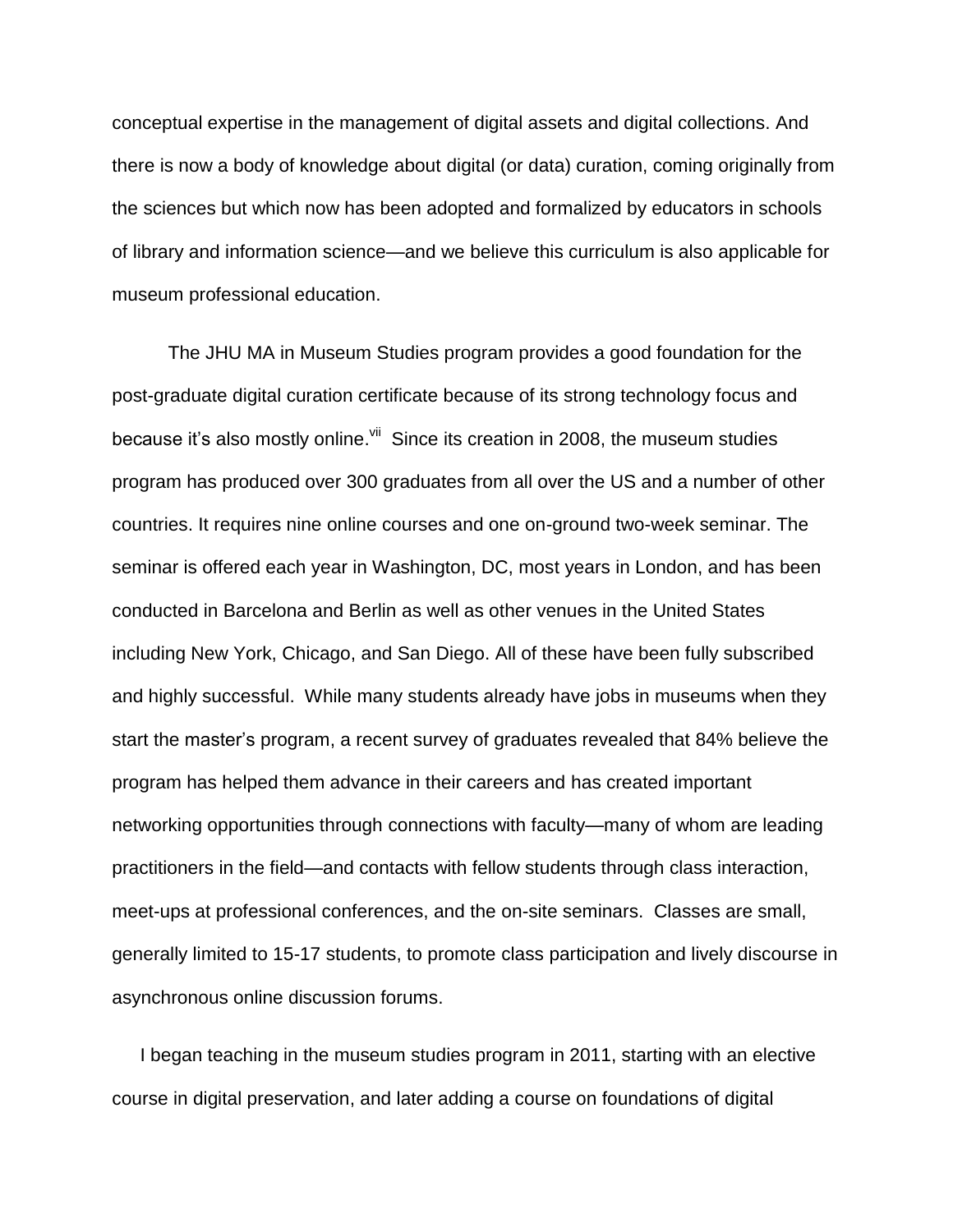curation. These two electives, along with a new one on managing digital information in museums, are now core courses required for the Graduate Certificate in Digital Curation. We have four instructors, including myself. These courses are based on archival principles and common digital curation tools that are covered in similar courses in LIS schools, including:

- The digital life cycle
- The Open Archival Information System (OAIS) Reference Model
- The Trustworthy Digital Repositories Audit and Certification Checklist
- PREMIS (Preservation Metadata Implementation Strategies)

The difference between our program and LIS courses is that we draw on museum examples whenever possible to demonstrate why museums need to embrace the principles of digital curation, and we emphasize how leading museums are already doing this. We think it's essential for museum professionals to be able to converse with their library and archives colleagues who are also actively involved in curating digital assets so that they can represent museum needs in collaborative resources like Europeana and the Digital Public Library of America, and can contribute to the development of digital curation tools, standards and best practices. We also want to ensure that museum data is recognized by funding bodies and government decision makers as valuable research data, along with other research data.

The six courses required for the digital curation certificate are:

- Digital Preservation
- Foundations of Digital Curation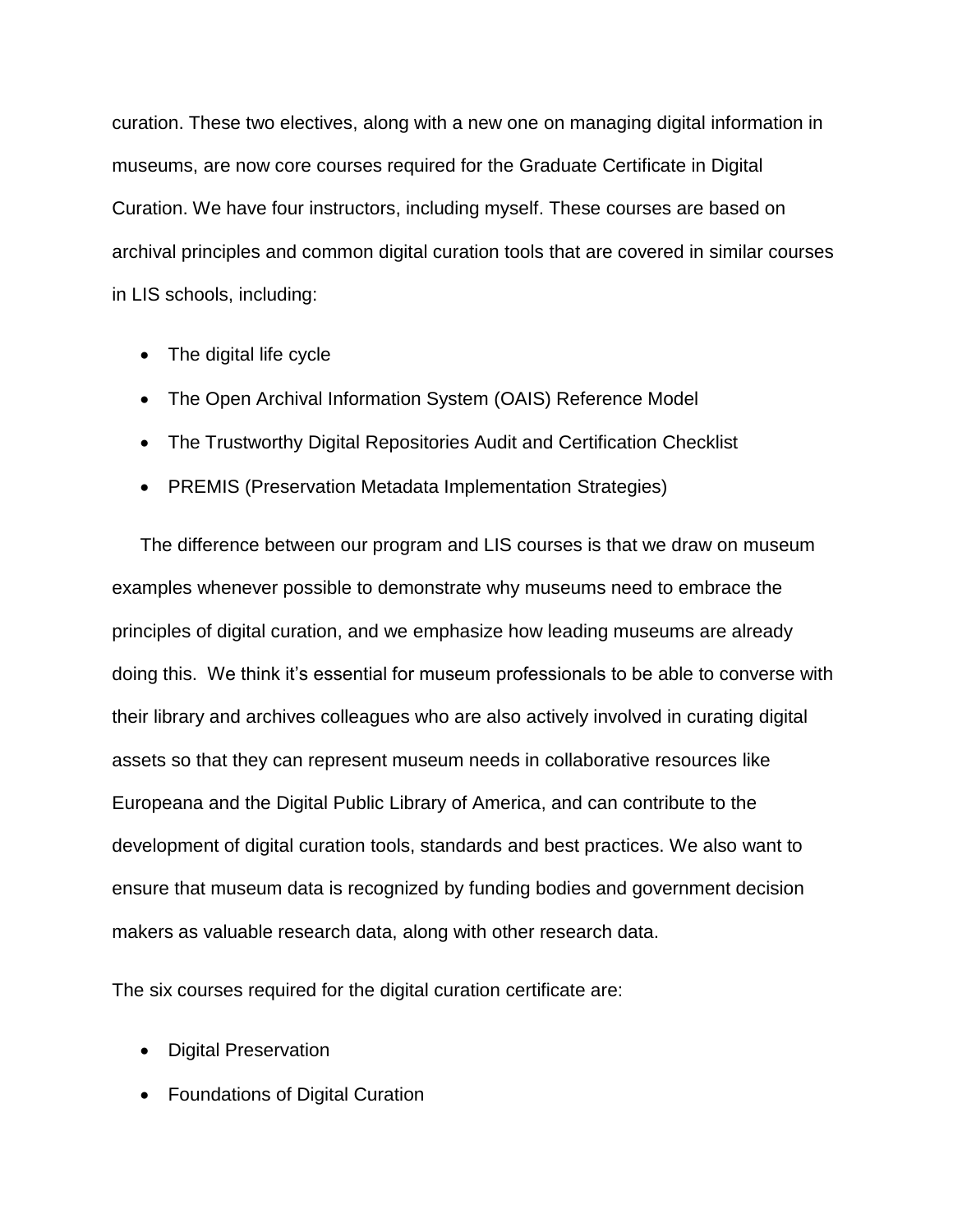- Managing Digital Information in Museums
- On-site internship (placement); a full semester course with at least 120 hours working in a museum or related cultural heritage institution
- Elective chosen from the museum studies curriculum, OR a second internship
- Supervised research paper

The core courses provide an interdisciplinary foundation for understanding the principles and common tools of digital curation, while the internship and research course enable students to customize the program to gain experience and expertise in their chosen disciplinary field.

Two students are currently completing their final course requirements this semester and are on track to receive their certificates in December. I'm very pleased with the opportunities we've been able to provide for them in their internships and research projects. Both are doing their research projects as extensions of the internship, which I hope will become the norm for the program. One of these students did her internship this past summer in the Smithsonian's Office of Research Information Services, which is part of the Office of the Chief Information Officer, vill and she is now working on her research paper. She is working on an institutional initiative to streamline and standardize the Smithsonian's technical and descriptive archaeology metadata, currently used by a wide range of active Smithsonian field archaeologists employing a variety of different schemas. Our student mapped the metadata from different standards and schemas, including MIDAS<sup>ix</sup> and CARARE<sup>x</sup>, and is investigating other potentially useful schemas to help create a user-friendly template that will be embedded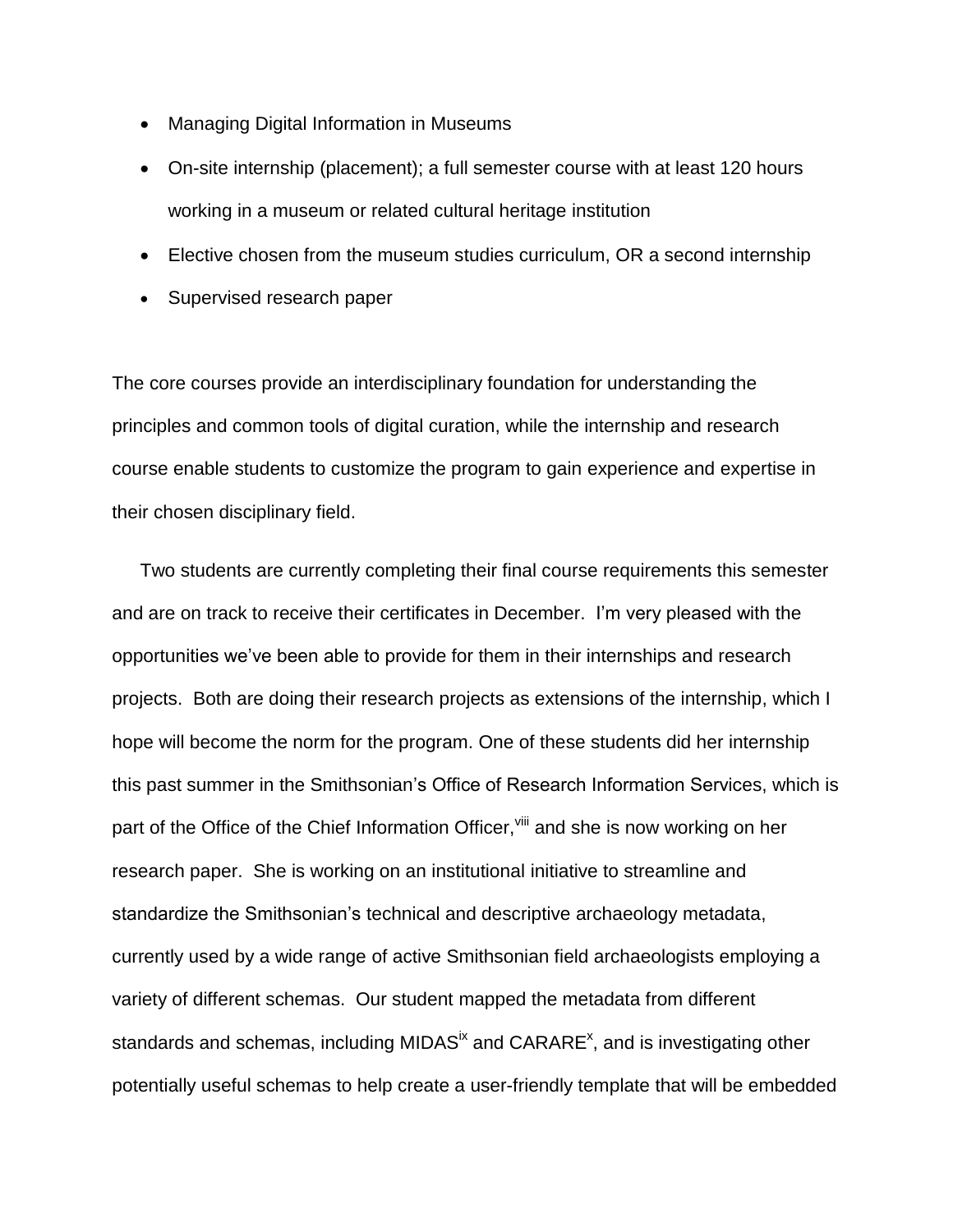into SIdora, the Smithsonian's Fedora-based data platform. This template will support the entire data life cycle for the Smithsonian's archaeology data, from its creation and active use in the field to archiving when the field archaeologists no longer need it. The research will result in a paper that I anticipate will be published in a relevant journal and presented at one or more professional meetings.

The second student lives in San Antonio, Texas, and is doing her internship there and working on her research paper simultaneously this fall. She is interning in the special collections department at the University of Texas at San Antonio under the supervision of the head of special collections.<sup>xi</sup> Her internship project and research paper deal with the establishment and testing of a digital forensics "quarantine" station for new acquisitions on removable digital storage media, and for digital media already in the collections but not yet fully documented, which are being identified in a collections inventory (part of the internship project). Digital forensics is a relatively new and certainly hot topic in archives these days. It adopts principles from law enforcement developed to ensure that evidence in police custody is not corrupted by poor handling practices, and to recover "lost" files that have been nominally deleted from a storage medium but that still exist somewhere in the files.<sup>xii</sup> The quarantine station is designed to prevent inadvertent corruption during the process of file documentation and recovery. I anticipate that this research paper also will result in a professional publication and conference presentation. Of course, we expect that these outcomes will not only contribute to the emerging literature in digital curation but will also enhance the career prospects of our students who are doing significant work.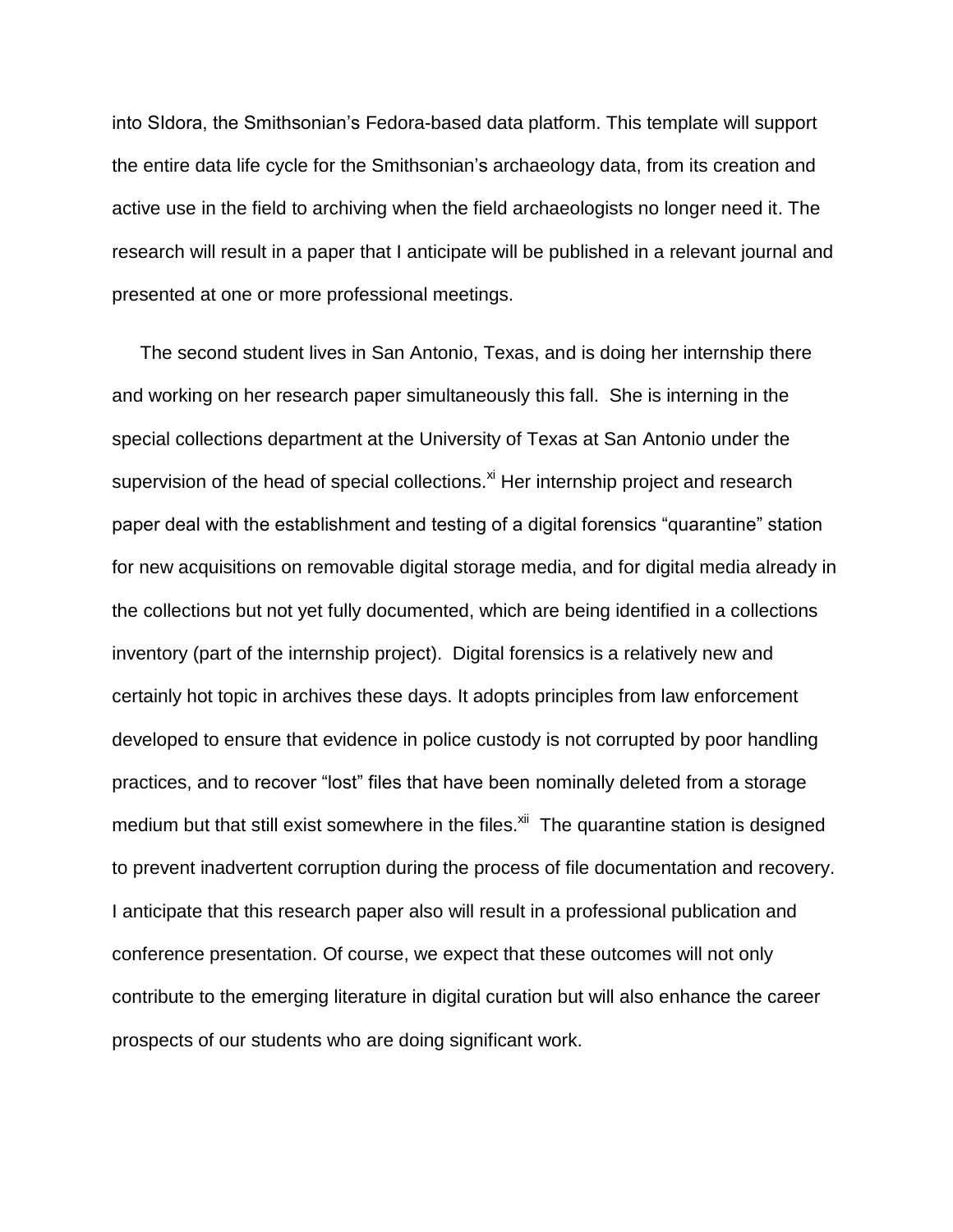Even though the JHU Graduate Certificate Program in Digital Curation is just now getting up and running, we already have learned a couple of lessons:

- We wish we had proposed at the beginning allowing students to combine the MA in Museum Studies and the Digital Curation Certificate; unfortunately, we have to go back to our governing body to request this approval, but we anticipate getting it soon.
- We also would like to offer students the option of getting an MA in Digital Curation, as we think some students would prefer to have a master's degree instead of a certificate, or might want to go for an MA after getting the certificate. This will require us to go back through the University approval process and then to the Maryland Higher Education Commission (since our main campus is in Baltimore, Maryland); this could take a while but may be worth pursuing.

I'd like to end by saying, first, that we'd love to have more international students, and finally by posing a few questions for discussion:

--What skills do you think are needed in the digital curation field—what would you like to see in addition to, or perhaps instead of, our current requirements?

--What credentials are needed—a post-baccalaureate certificate (what we have now), a master's degree, or something else?

--Finally, what will we call these people? Here are some job titles that have appeared recently in job postings on the Museum-L listserv:

• Collections, Data & Imaging Assistant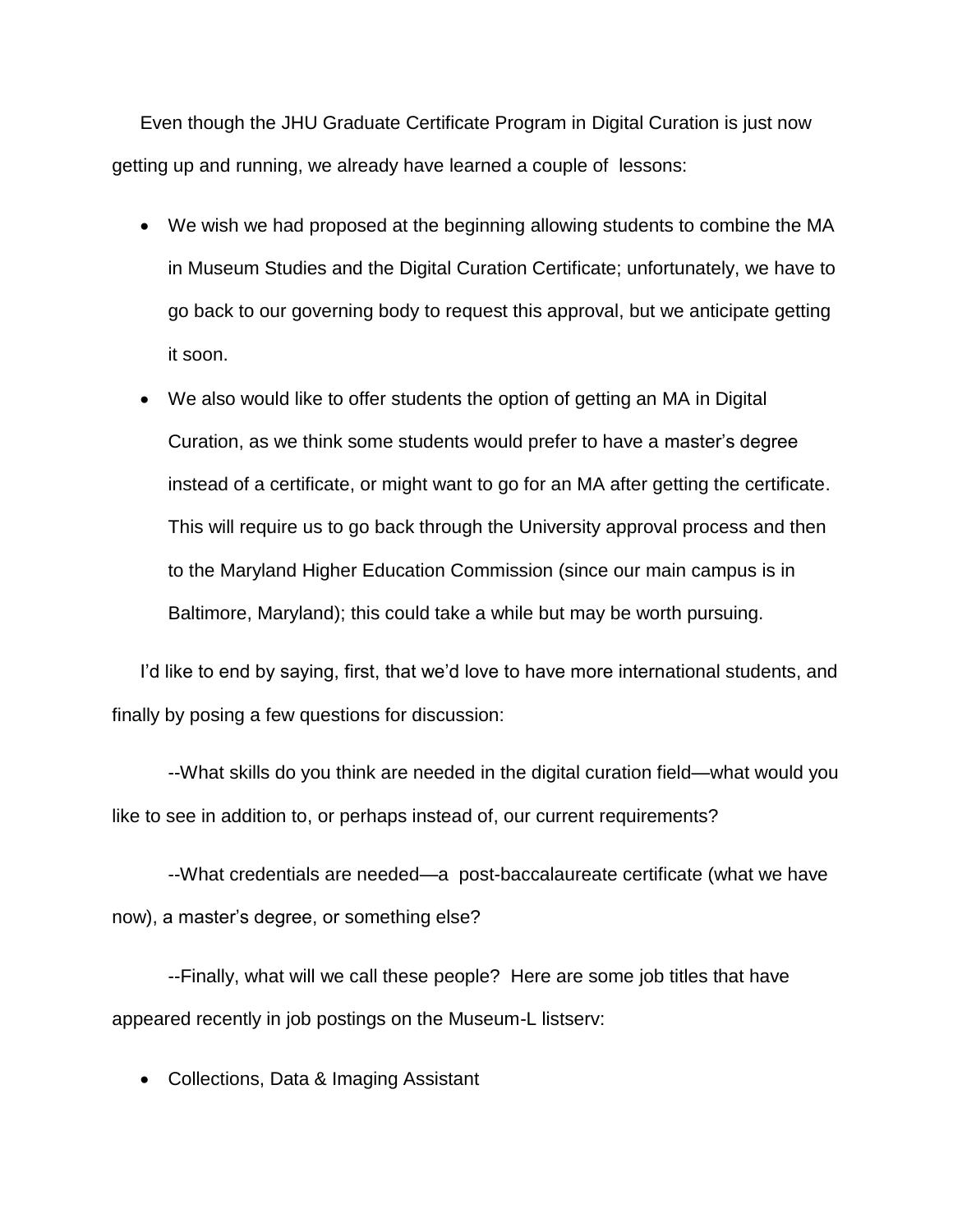- Digital Archivist
- Digital Asset Management Specialist
- Digital Collections Manager
- Digital Content Manager
- Digital Projects Manager

Some of the more innovative titles that I've heard suggested include:

- Digital steward
- Data scientist
- Research technologist
- Data concierge

In addition to these new titles, we imagine that some of our graduates will go into

traditional positions, such as collections manager, with additional in-depth knowledge of

the digital environment and the necessary skills to manage digital data. But I'd really like

to know what you think!

 $\overline{a}$ i "Curation," *Wikipedia* (n.d.); see also G. Wayne Clough, *Best of Both Worlds: Museums, Libraries and Archives in a Digital Age,* Smithsonian Institution, 2013, p 30, and Elaine Huemann Gurian, "The Essential Museum," in *The Informal Learning Review*, No. 89, March-April 2008.

<sup>&</sup>lt;sup>ii</sup>What is digital curation?" Digital Curation Centre (n.d.), [http://www.dcc.ac.uk/digital-curation/what-digital](http://www.dcc.ac.uk/digital-curation/what-digital-curation)[curation](http://www.dcc.ac.uk/digital-curation/what-digital-curation)

iii "Alphabetical List of Institutions with ALA-accredited Programs," American Library Association (n.d.), [http://www.ala.org/accreditedprograms/directory/alphalist;](http://www.ala.org/accreditedprograms/directory/alphalist)

iv See for example, "Online Learning: MOOC Madness," *Chronicle of Higher Education*, August 16, 2014, [http://chronicle.com/section/Online-Learning/623/.](http://chronicle.com/section/Online-Learning/623/) US schools with online post-graduate programs in digital curation or related topics include Drexel University, Indiana University, Johns Hopkins University, San Jose State University, Simmons College, Syracuse University, University of Arizona, University of